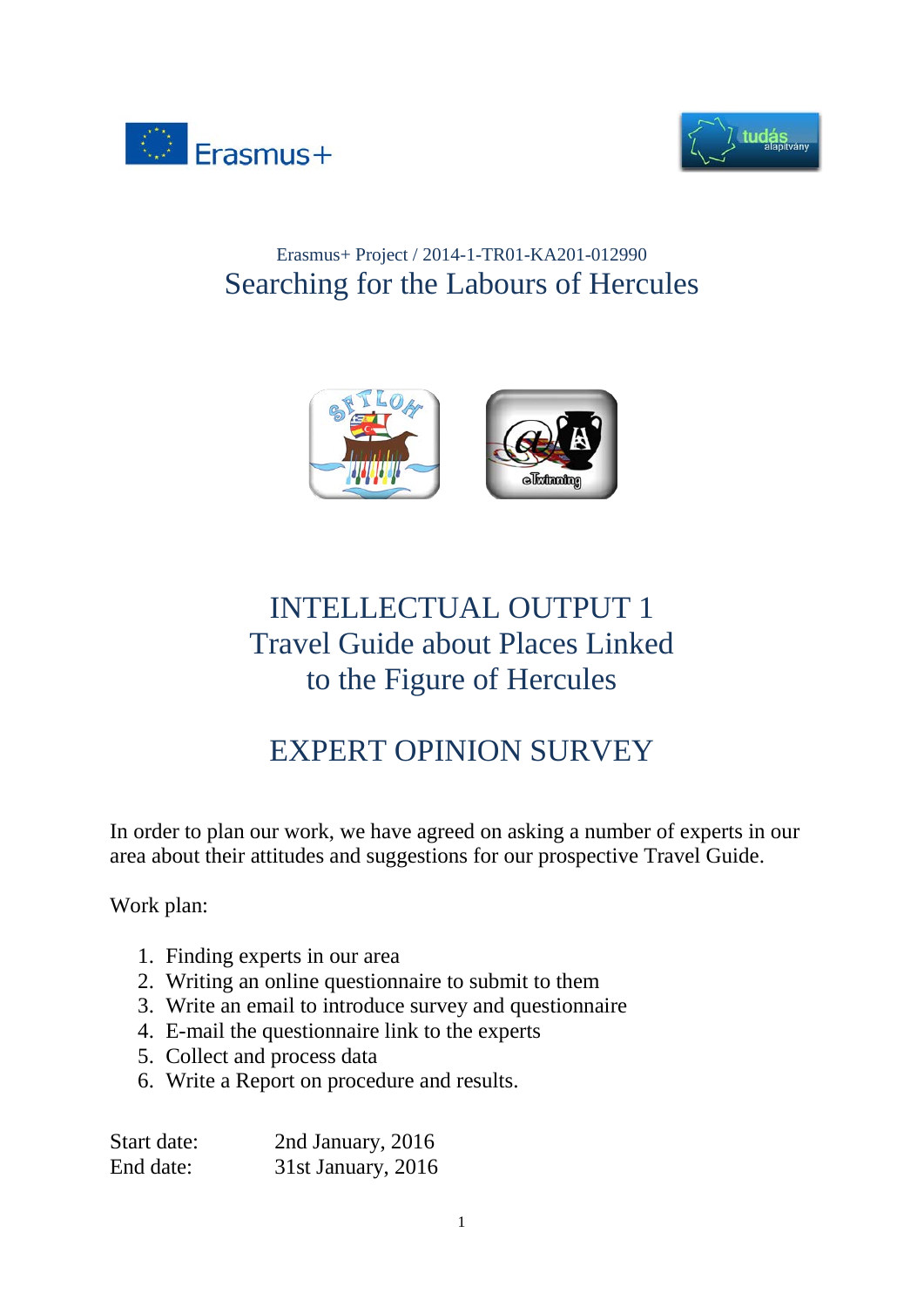## **Email to Hungarian Experts\***

#### Üdvözöljük!

A "Herkules munkáinak nyomában" elnevezésű európai Erasmus+ project résztvevőjeként a Tudás Alapítvány másik hét oktatási intézménnyel (a törökországi Zonguldakból és Ankarából, a spanyolországi Andujarból, a romániai Kolozsvárról, az olaszországi Cataniából illetve Desenzano del Gardából) együtt szándékunkban áll egy útikönyvet összeállítani, amely Herkules mitológiai alakjára, illetve legendás tizenkét munkájával kapcsolatos helyekre irányítja a figyelmet.

#### *Hello.*

*As part of the European Erasmus+ Project "Searching for the Labours of Hercules", involving our school, Liceo Bagatta, Desenzano del Garda, together with 5 schools (Zonguldak, Turkey, Andujar, Spain, Cluj-Napoca, Romania, Hodmezovasarhely, Hungary, Catania, Italy) and 2 Universities(Ankara e Atene), we want to create a Travel Guide focusing on the figure of the mythical hero Hercules and on the places connected to his Labours.*

Hogy az útikönyv céljára legmegfelelőbb formátumot és tartalmat kiválogathassuk, szeretnénk néhány szakértő véleményét kérni. Kérem, segítsen nekünk, hogy létrehozhassunk egy olyan útikönyvet, amely egyrészt naprakész információkat nyújt, másrészt kielégíti az olvasók igényeit.

*In order to choose appropriate format and content for our Guide, we would like to have the opinion of some experts in the field. Please help us create a product that is both updated and in line with its target.*

Arra kérjük, vegyen részt rövid online felmérésünkben. Előre is köszönjük közreműködését.

*We would like you to take part in this brief online Survey and we thank you in advance for your collaboration.*

## **Hungarian Experts Survey**

[https://docs.google.com/forms/d/1BWYpcjCc-](https://docs.google.com/forms/d/1BWYpcjCc-ZaGTATCPdm8uGRqJW3G73cRnRWdyIWGnLw/edit?usp=forms_home)[ZaGTATCPdm8uGRqJW3G73cRnRWdyIWGnLw/edit?usp=forms\\_home](https://docs.google.com/forms/d/1BWYpcjCc-ZaGTATCPdm8uGRqJW3G73cRnRWdyIWGnLw/edit?usp=forms_home)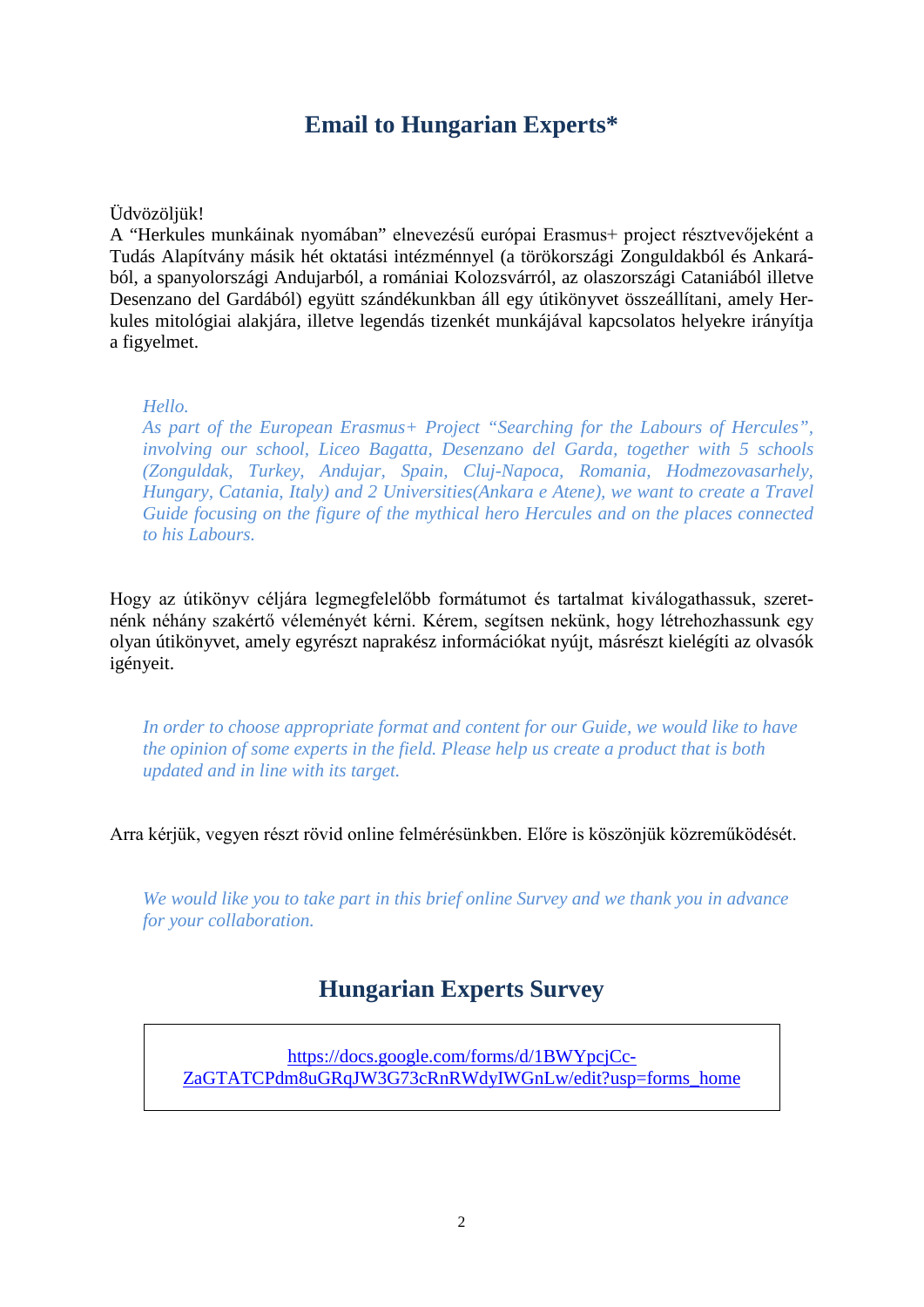#### **Kérem, jelezze, milyen mértékben ért egyet az alábbi állításokkal.**

*Please express to what extent you would approve the following choices.*

| 1. egyetértek    | 2. részben egyetértek    | 3. nem értek egyet |
|------------------|--------------------------|--------------------|
| 1. <i>Lagree</i> | 2. <i>I partly agree</i> | 3. I disagree      |

1. Az útikönyv mutassa be röviden az Erasmus+ projektet, amelyen az alapítvány dolgozik. *1. The Guide should include a brief introduction about the Erasmus Plus Project the school belongs to.*

- 2. Az útikönyv tartalmazzon bevezetést a mitológiába, valamint hasonlítsa össze a jelent és a múltat.
	- *2. The Guide should include an introduction on Mithology and a comparison between past and present.*
- 3. Az útikönyv mutassa be Héraklészt és tizenkét munkáját.

*3. The Guide should include an introduction on the figure of Hercules and his Labours.*

- 4. Az útikönyvben minden helyről vagy városról legalább egy oldal szóljon.
	- *4. The Guide should include at least one page for each place or town.*
- 5. Minden helyekről vagy városokról szóló oldal tartalmazzon szöveget és képet is.
	- *5. The pages on each place or town should include both text and pictures.*
- 6. Minden helyekről vagy városokról szóló oldal tartalmazzon linket turista információs irodához. *6. The pages on each place or town should include a link to the Tourist Information Office.*
- 7. Minden helyekről vagy városokról szóló oldal tartalmazzon információt helyi ételekről és termékekről.

*7. The pages on each place pr town should include information about typical food and products.*

8. Minden helyekről vagy városokról szóló oldal tartalmazzon különlegességet, rejtvényeket, hasznos ötleteket.

*8. The pages on each place pr town should include curiosities, quizzes, tips.*

- 9. Az útikönyv online változata legyen letölthető különböző eszközökre: számítógépre, tabletre, okostelefonra.
	- *9. The Guide should be published online with web pages downloadable on various devices: PC, tablet, smartphone.*
- 10. Az útikönyv a leírt helyeket QR-kóddal is azonosítsa.

*10. The Guide should be linked to the places described in it by QR code.*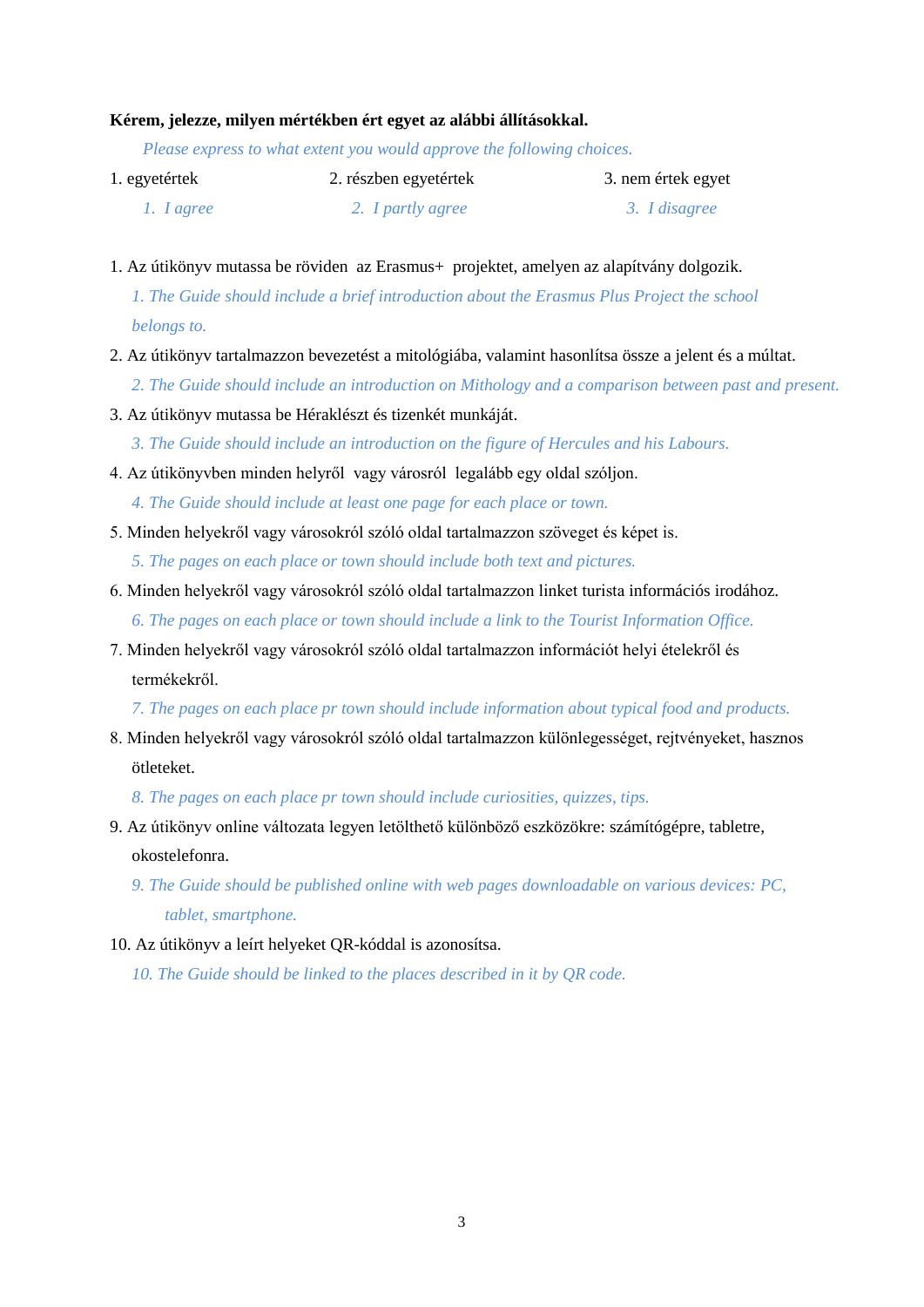# **\* List of Hungarian Experts**

# TRAVEL AGENCIES IN HÓDMEZŐVÁSÁRHELY AND **HUNGARY**

aquincum@aquincum.hu baja@tourinform.hu bekescsaba@tourinform.hu [bekes-m@tourinform.hu](mailto:bekes-m@tourinform.hu) csepanyi.andrea@iif.hu [csongrad@tourinform.hu](mailto:csongrad@tourinform.hu) [debrecen@tourinform.hu](mailto:debrecen@tourinform.hu) gyomaendrod@tourinform.hu info@hsb.hu info@itthon.hu info@visitgyula.com info@visitvisegrad.hu kapcsolat@mail.btm.hu kaposvar@tourinform.hu karasz@tourinform.hu kecskemet@tourinform.hu keszthely@tourinform.hu kiskunfelegyhaza@tourinform.hu [kiskunmajsa@tourinform.hu](mailto:kiskunmajsa@tourinform.hu) kisujszallas@tourinform.hu mako@tourinform.hu mezokovesd@tourinform.hu mezotur@tourinform.hu mohacs@tourinform.hu morahalom@tourinform.hu ocsa@tourinform.hu

4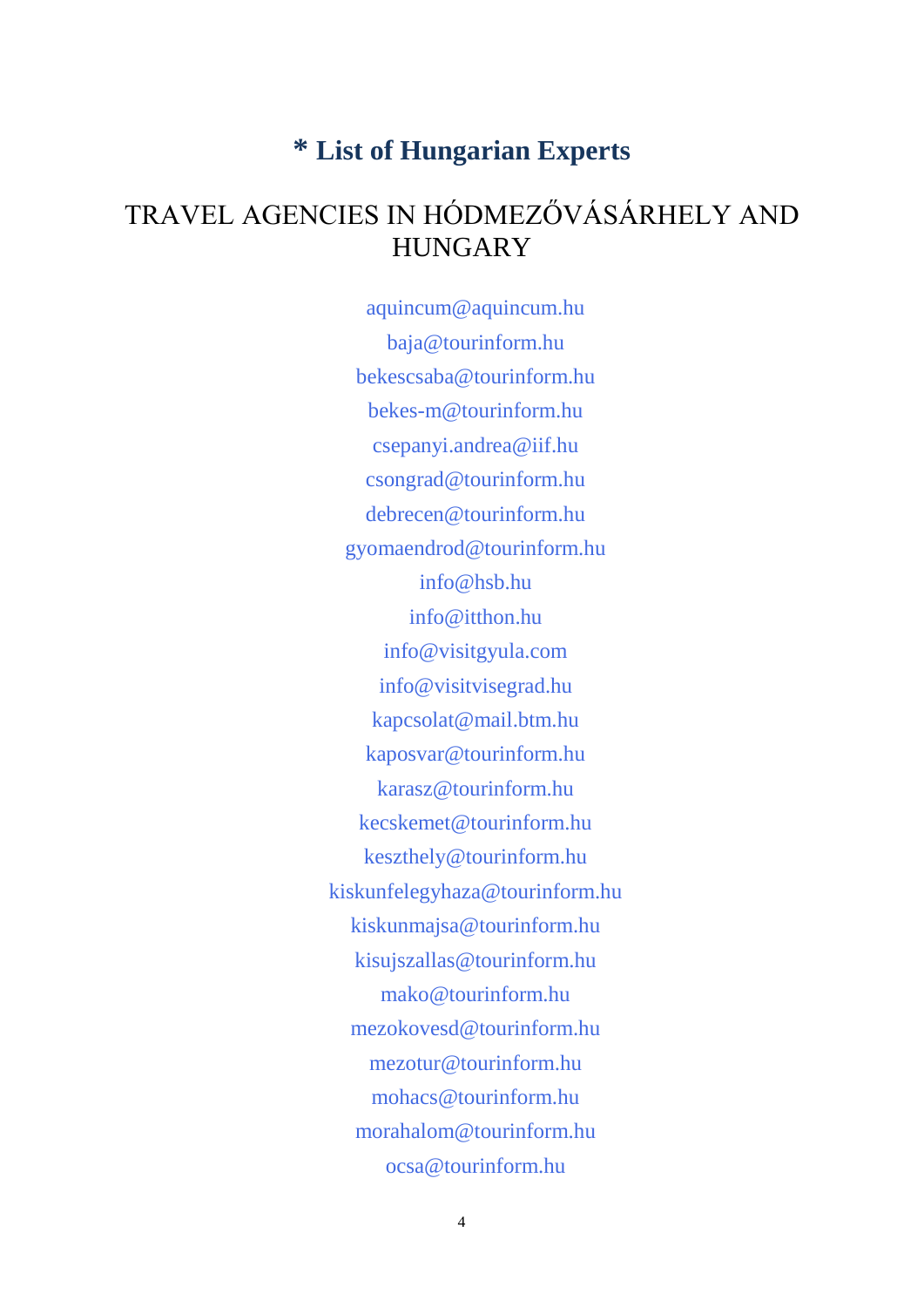opusztaszer@tourinform.hu oroshaza@tourinform.hu pannonhalma@tourinform.hu szarvas@tourinform.hu szeged@tourinform.hu [szekszard@tourinform.hu](mailto:szekszard@tourinform.hu) szentendre@tourinform.hu szolnok@tourinform.hu szovetseg@tourinform.hu turizmus@hajduszoboszlo.hu turizmus@martely.eu wmmm@terrasoft.hu

## **TOURIST INFORMATION OFFICES**

**Tourinform Iroda** Hódmezővásárhely Andrássy út 34.

Tel.: +36 62 249-350 Fax: 62 530-163

## Email: **[hodmezovasarhely@tourinform.hu](mailto:hodmezovasarhely@tourinform.hu)**

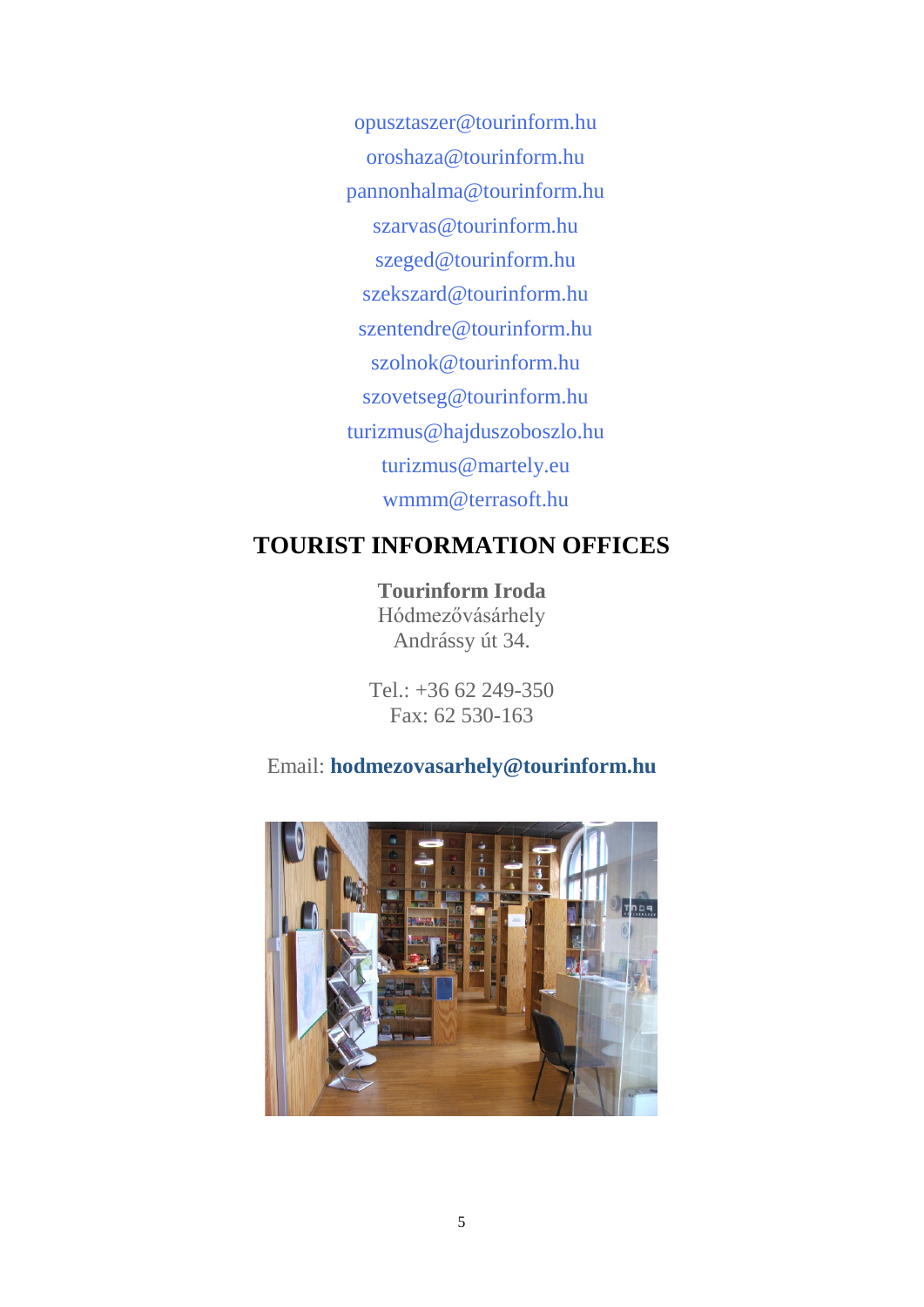### **Survey result**

Total number of Hungarian experts: 38

Number of replies to survey: 29

#### **QUESTIONS**

- Q1. The Guide should include a brief introduction about the Erasmus+ Project the fundation belongs to.
- Q2. The Guide should include an introduction on Mithology and a comparison between past and present.
- Q3. The Guide should include an introduction on the figure of Hercules and his Labours.
- Q4. The Guide should include at least one page for each place or town.
- Q5. The pages on each place or town should include both text and pictures.
- Q6. The pages on each place or town should include a link to the Tourist Information Office.
- Q7. The pages on each place pr town should include information about typical food and products.
- Q8. The pages on each place pr town should include curiosities, quizzes, tips.
- Q9. The Guide should be published online with web pages downloadable on various devices: PC, tablet, smartphone.
- Q10. The Guide should be linked to the places described in it by QR code.

### **DATA**

#### 1. Az útikönyv mutassa be röviden a "Searching for the Labours of Hercules" című Erasmus+ projektet

(29 responses)



| $\mathbf{u}_{\mathbf{H}}$ | $\overline{\phantom{a}}$ | 1/1   |
|---------------------------|--------------------------|-------|
| I partly agree: 4         |                          | 13,8% |
| I disagree:               |                          | 6,9%  |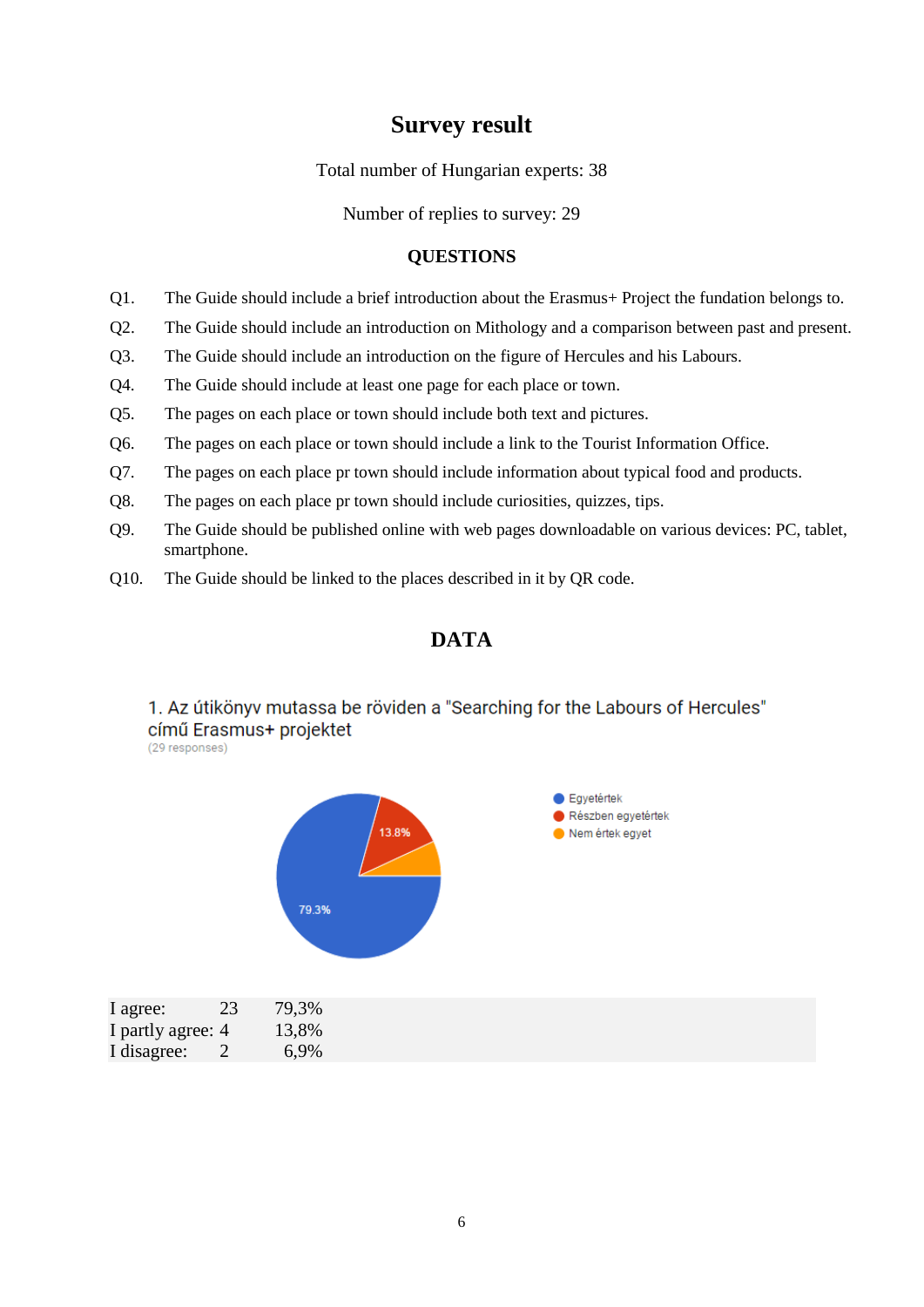

#### 3. Az útikönyv mutassa be Herkulest és tizenkét elvégzett munkáját (29 responses)

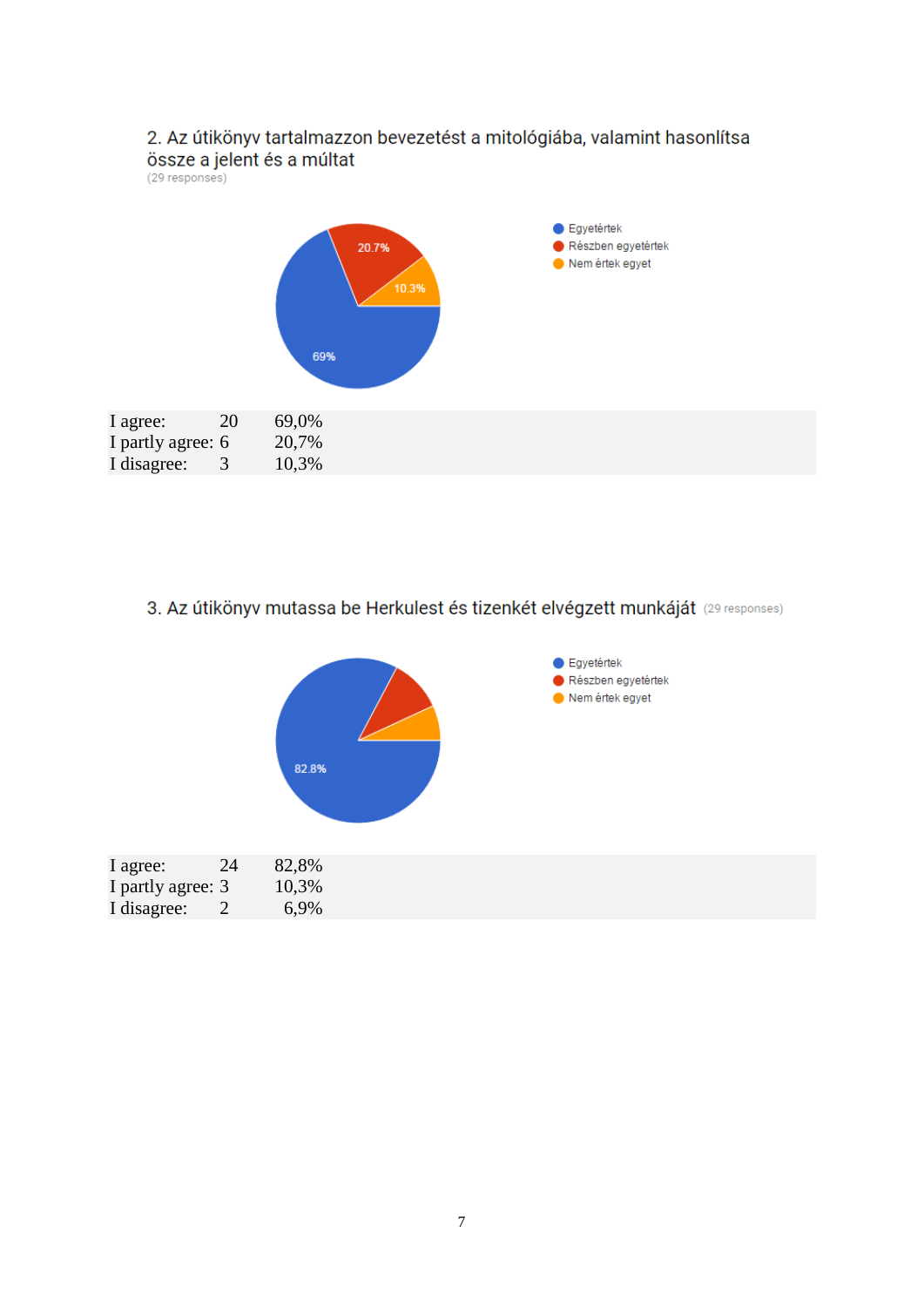

#### 4. Az útikönyvben minden helyről vagy városról legalább egy oldal szóljon (29 responses)

### 5. Minden helyekről vagy városokról szóló oldal tartalmazzon szöveget és képet is

(29 responses)

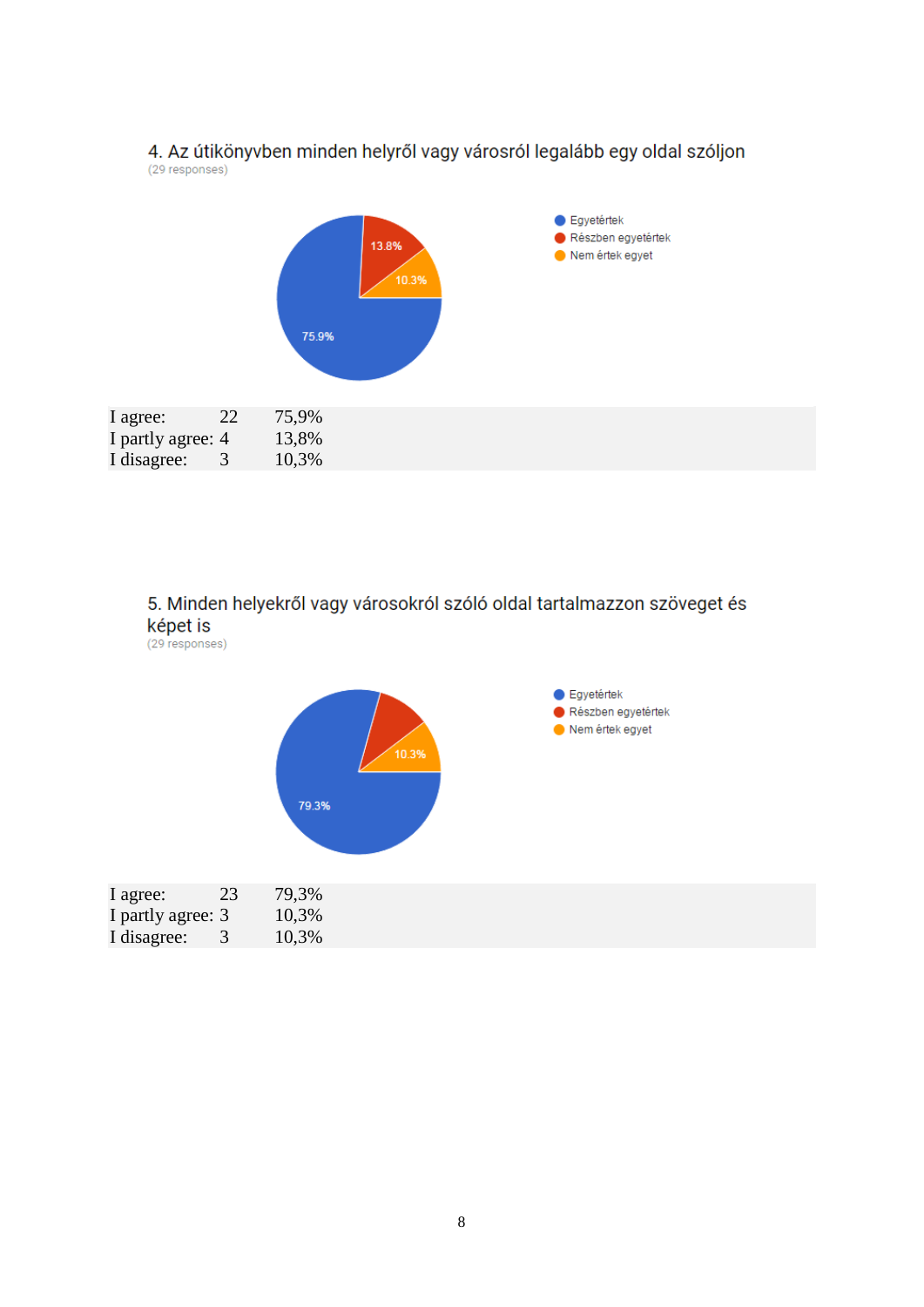

7. Minden helyekről vagy városokról szóló oldal tartalmazzon információt helyi ételekről és termékekről is (29 responses)

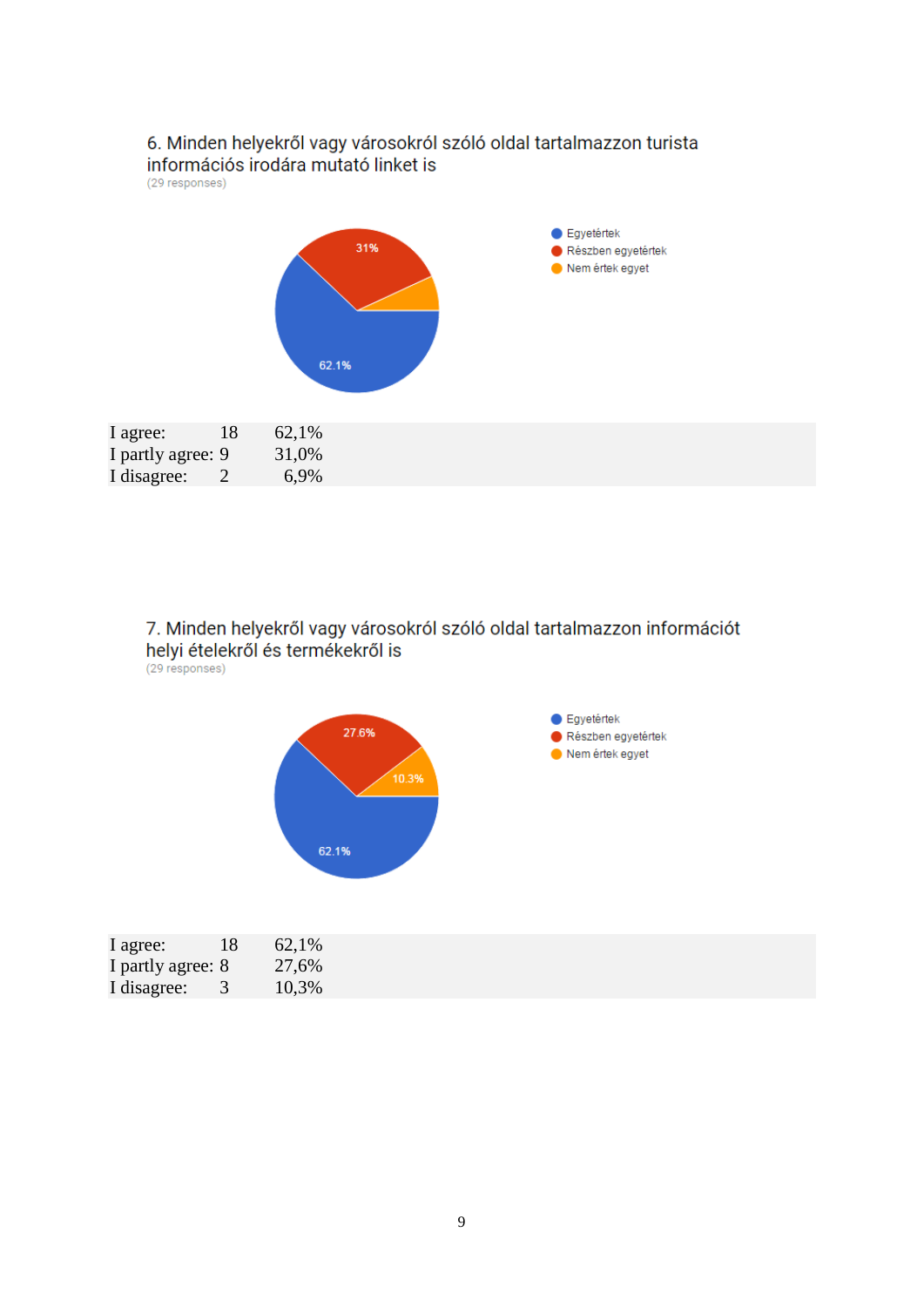

#### 9. Az útikönyv online változata legyen letölthető különböző eszközökre: számítógépre, tabletre, okostelefonra (29 responses)